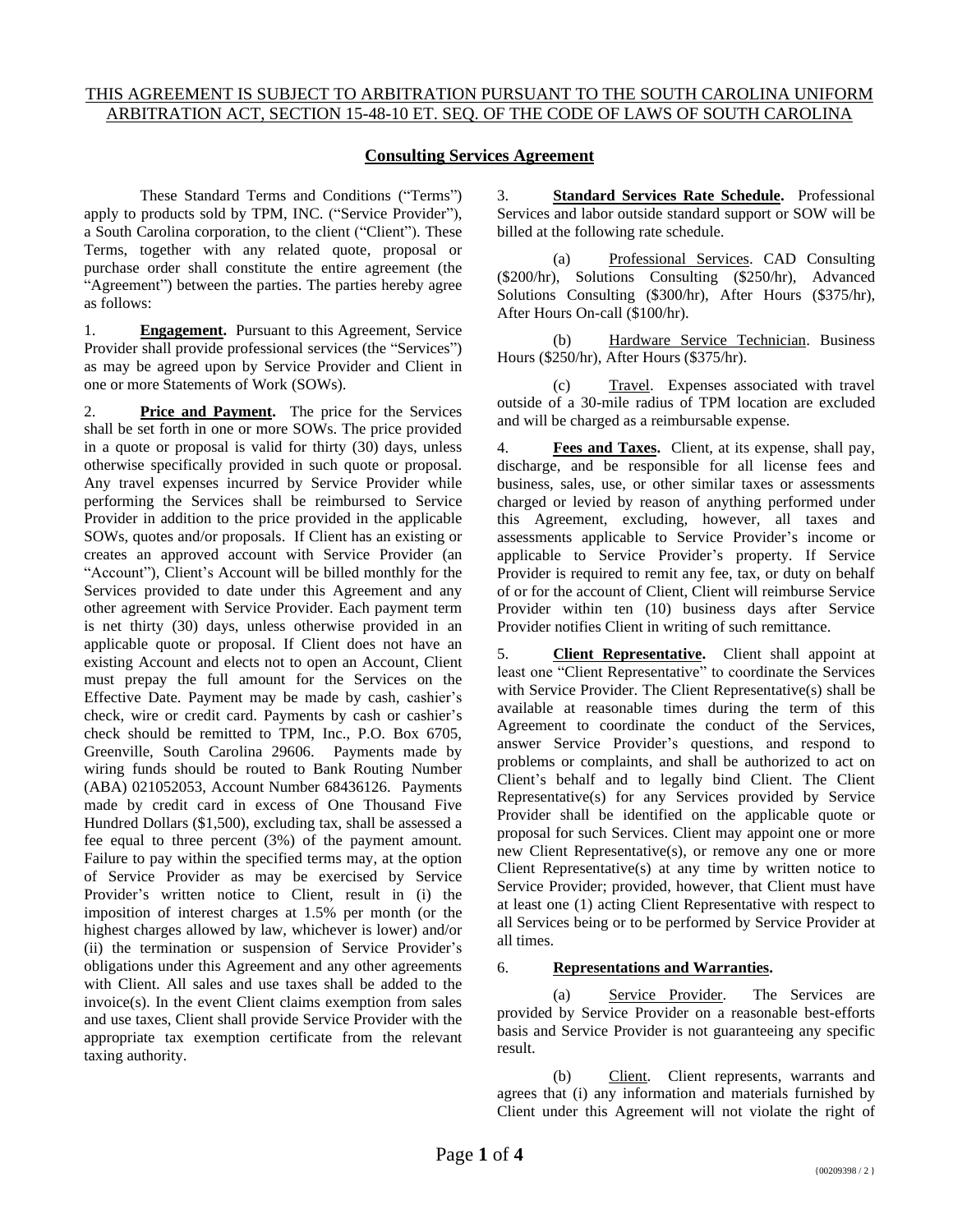privacy or publicity of, or defame, or infringe any copyright, trademark, service mark, patent or other right of any person, firm or corporation, or violate any applicable United States or state law, (ii) Client has the right to authorize Service Provider to provide the Services, and (iii) Client shall be solely responsible for any software license compliance related to any computer products or other hardware which may be provided or repaired by Service Provider as part of the Services.

7. **Proprietary Rights.** Service Provider does not convey or transfer nor does Client obtain any right or interest in any of the software programs, systems, tools, data or materials or process utilized or provided by Service Provider in connection with the performance of this Agreement, but grants to Client a perpetual, royalty-free, worldwide right to use the technology imbedded in such software programs, systems, tools, data or materials or process utilized, subject to any "click through" license agreements required by any software manufacturer or owner. The terms of any such "click through" license agreement are hereby incorporated by reference into this Agreement and Client agrees to be bound by the terms of such "click through" license regardless of whether the software generating such "click through" license agreement is installed by Service Provider, Client, Client's employee or by an independent contractor.

8. **Limitation of Liability.** Service Provider will not under any circumstances be liable, and Client agrees to indemnify and hold Service Provider harmless, for any special, indirect, incidental or consequential damages, including but not limited to property damage, loss of profit, lost time, loss of data, loss of use of any equipment, cost of procurement of substitute products, technology or services, or any other damages resulting from the breakdown or failure of any computer products, hardware or software, or from delays in servicing or the inability to render service on any computer products, hardware or software even if it has been advised of the likelihood of such damages. Notwithstanding anything to the contrary in this Agreement, Service Provider's liability for damages resulting from any cause, including but not limited to Service Provider's negligence or installation of defective parts or components, whether or not such defect was known or discoverable, shall not exceed the actual price paid to Service Provider by Client for the Services. Service Provider shall not be responsible for damages caused by (a) accidents, misuse, misapplication, or neglect of Client or any of its agents or employees or as result of any services provided by any person other than the Service Provider; (b) placement or operation of computer products in an area that does not comply with the product manufacturer's published space or environmental requirements; or (c) improper storage, use, and movement of any computer products to be serviced. Service Provider does not and cannot control the flow of data over the Internet or the integrity of the Internet (the global system of interconnected computer networks).

Therefore, Service Provider disclaims all liability for loss of data, corruption of data, or inability to provide the Services as a result of disruptions, slowdowns, breakdowns, or other technical issues affected by the Internet. Service Provider and its employees and agents are not engineers registered by any organization, and Service Provider and its employees and agents are merely providing guidance and advice pursuant to this Agreement; therefore, Service Provider and its employees and agents shall not be liable for any damages resulting from Client's implementation of any product, design, method, system, or hardware or software of any kind, as a result of any recommendation made by Service Provider or its employees or agents.

9. **Indemnification.** Client agrees to defend, indemnify and hold harmless Service Provider and Service Provider's employees, directors, agents and representatives from and against (a) any and all liabilities, losses, damages, demands, judgments, costs and expenses, including reasonable attorneys' fees, arising out of Client's breach of its representations and warranties under this Agreement, and (b) any and all liabilities, losses, damages, demands, judgments, costs and expenses for death, personal injury or damage to personal property to the extent directly caused by the negligent or willful acts of Client, its employees, agents or representatives.

10. **Confidentiality.** Service Provider and Client each represents and warrants to the other that it shall (a) at all times maintain the confidentiality of any Confidential Information (as defined below), and (b) maintain appropriate security measures that are in compliance with data protection regulations promulgated under applicable state and federal laws of the United States. For the purposes of this Agreement, "Confidential Information" means any information that relates to a party's (the "Disclosing Party") technical data, research, product plans, products, formulas, ingredients, recipes, services, employees, suppliers, customers, markets, software, know-how, trade secrets, ideas, processes, marketing, finances, notes, layouts, materials, names and expertise of employees and consultants, any other technical, business, financial, customer, supplier, or product information, forecasts, strategies, and other confidential information, and all tangible and intangible embodiments thereof of any kind whatsoever, whether conveyed to the other party (the "Receiving Party") in writing, orally, or by any other medium; provided, however, that "Confidential Information" does not include any such information which is (i) known to the Receiving Party prior to its disclosure by the Disclosing Party, (ii) part of the public domain, (iii) rightfully obtained by the Receiving Party from a third party without any breach of this Agreement, or (iv) independently developed, derived, or discovered by the Receiving Party.

11. **Non-Disclosure.** During the term of this Agreement and at all times thereafter, each Receiving Party will hold and maintain the confidentiality of any and all Confidential Information previously or subsequently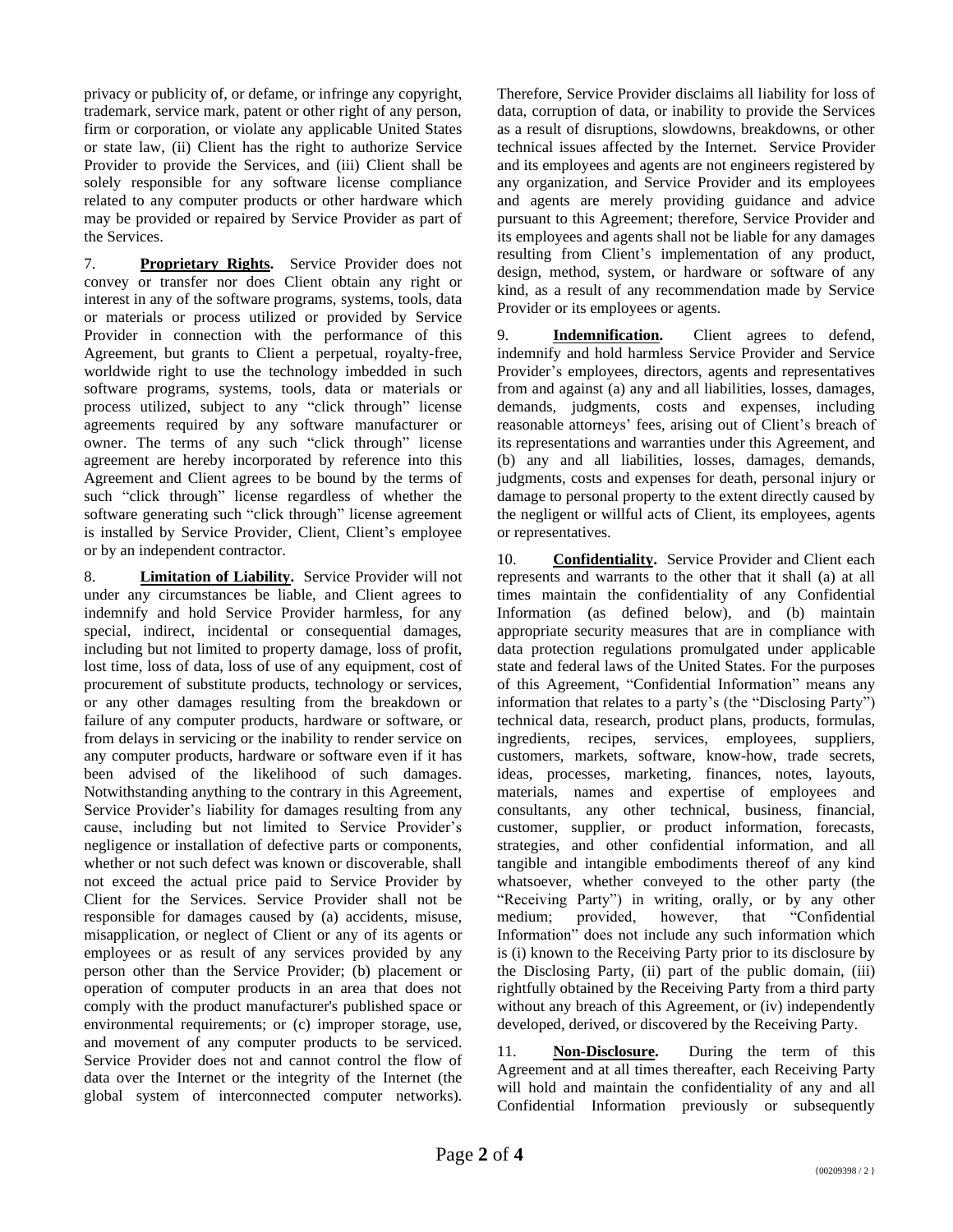disclosed by any Disclosing Party. Further, except as permitted under this Agreement, each Receiving Party will not, without the prior written consent of the applicable Disclosing Party, use any Confidential Information for its own benefit, or publish, disclose, communicate, reveal or divulge any Confidential Information to, or use any Confidential Information for the direct or indirect benefit of, any person, corporation, or other entity other than such Disclosing Party. Furthermore, each Receiving Party shall use the same degree of care to avoid publication or dissemination of any Confidential Information as such Receiving Party employs with respect to its own information which it does not desire to have published or disseminated. Confidential Information may be disseminated within a Receiving Party's own organization only to the extent reasonably necessary to provide the Services. Each Party agrees that no provision in this Agreement shall be construed as granting or conferring rights by license or otherwise in any Confidential Information disclosed to a Receiving Party. Nothing in this Agreement is intended to prevent either Party from using its own Confidential Information which it furnished hereunder for dealings with third parties for any purpose. The provisions of this Paragraph 10 shall survive the completion, expiration, or termination of this Agreement for a period of two (2) years after the date of such completion, expiration, or termination.

12. **Non-Solicitation.** Client shall not solicit for employment, directly or indirectly, the officers, employees, subcontractors or agents ("Personnel") of Service Provider who have provided Services related to this Agreement during the term such provision of Services at any time earlier than one (1) year after the earlier of: (a) the termination of such Personnel's engagement; or (b) the completion, expiration, or termination of this Agreement, unless explicitly agreed to in writing by the parties. No offer or other form of solicitation of employment will be made at any time when the employment of such Personnel is prohibited by this Agreement. Should Client solicit any Personnel for employment or as any independent contractor in violation of this Paragraph, and should that employee subsequently become an employee or independent contractor of Client within such restricted period, Client agrees to reimburse Service Provider an amount equal to the salary and commissions, if any, earned by such employee during the last twelve (12) months of such employee's employment by Service Provider. Both parties agree that this amount represents reasonable compensation to Service Provider for its cost of recruiting and training, and does not constitute a penalty. Such amount will be due and payable by Client within ten (10) business days of receipt of written demand from Service Provider. The intention of this Paragraph is to prohibit the active recruitment of Personnel by Client, and no provision of this Paragraph shall prevent an employee of Service Provider from responding to an employment advertisement or announcement of general circulation made by Client.

13. **Termination.** Either Service Provider or Client may terminate this Agreement at any time if the other party breaches any material provision of this Agreement and fails to correct such default promptly or to commence corrective action reasonably acceptable to the aggrieved party within ten (10) business days after receipt of notice of default. Further, either Service Provider or Client shall have the right to terminate this Agreement without cause, without penalty, and without liability for any damages as a result of such termination at any time giving the other party at least thirty (30) calendar days prior written notice of such termination. If either party properly terminates the Agreement, Service Provider will provide a pro rata refund for any advanced payment for the remaining days of coverage under this Agreement. Any funds so owed by Service Provider will be refunded in full within sixty (60) calendar days after receiving written notice of contract termination. Notwithstanding any termination of this Agreement, Client shall be obligated to pay Service Provider for (a) the Services provided by Service Provider in accordance with this Agreement at any time on or prior to the effective date of termination; and (b) all incidental costs and expenses incurred by Service Provider in accordance with this Agreement at any time on or prior to the effective date of termination.

## 14. **Miscellaneous.**

(a) Governing Law. This Agreement shall be governed by and construed in accordance with (i) the laws of the State of South Carolina applicable to contracts entered into and to be fully performed therein without regard to choice of law principles, and (ii) in accordance with any applicable federal laws.

(b) Assignment; Binding on Successors. Neither party shall assign any of its rights or obligations under this Agreement to anyone without the other's prior written consent. Except as otherwise specifically provided herein, all terms and provisions of this Agreement shall be binding upon and inure only to the benefit of the parties, their respective members, employees, agents, representatives, affiliates, subsidiaries and successors in interest and authorized assigns, and no third party shall enjoy the benefits of this Agreement or shall have any rights hereunder.

(c) Entire Agreement. This Agreement, together with any SOWs, proposals, quotes and/or Terms and Conditions which may be executed by Service Provider and Client, constitutes the entire agreement between the parties with respect to the subject matter hereof and supersedes any and all prior agreements between the parties with respect to the subject matter hereof. This Agreement and any SOWs, proposals, quotes and/or Terms and Conditions may be amended only in a written document signed by Client and Service Provider.

(d) Dispute Resolution. If there is any dispute or controversy between the parties arising out of or